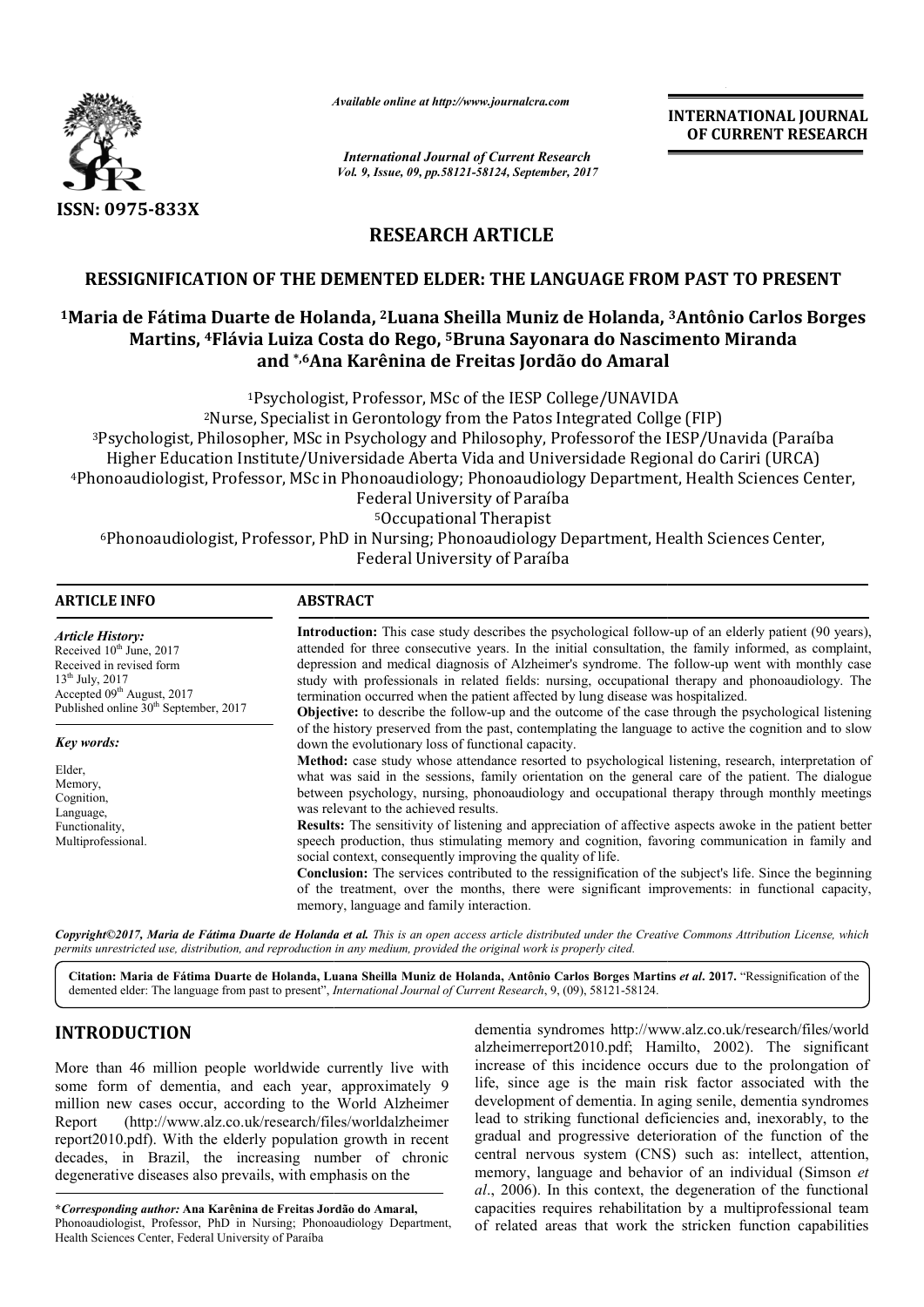(Simson *et al*., 2006). Within this context, health professionals gathered to support the attendance in psychotherapy of an elder aged 87 years old, diagnosed with dementia syndrome. The multiprofessional team deduced that the fragmented memory of the patient, had many of his memories and these would be the working material of the weekly listenings, even though the patient did not memorize the name of the psychotherapist, but recognized her regarding her physiognomy and had established a positive therapeutic alliance. Working with live content from the past of the elder's memory promoted greater security and fluidity of his language, a significant improvement of selfesteem, gain in motor-functional capacity and deconstruction of the false diagnosis of depression. For more than three years, the patient had kept the treatment regularly, interrupting it by health worsening and hospitalization. Therefore, this study aimed to describe the monitoring and the outcome of the case through the psychological listening of the history preserved from the past, contemplating the language to active the cognitiion and slow down the evolutionary loss of functional capacity.

## **MATERIALS AND METHODS**

The psychotherapy service for the elderccurred in weekly sessions over three years and a half (2013-2016) with the patient. It contemplated family interviews requested by both the therapist as the family. The case study with the multiprofessional team occurred monthly at the office of a psychologist with the following professionals: nurse, phonoaudiologist and occupational therapist, since the beginning of the service until the shutdown process. The publication of this case study did not need an opinion of the Ethics Committee, since it is already provided by resolution #510, April 07, 2016, of the National Health Council (Brasil. Conselho Nacional de Saúde, 2016).

## **RESULTSAND DISCUSSION**

#### **Psychological aspects**

Repeatedly, when entering the therapeutic setting, after expressing a cordial greeting and sitting on his privileged chair, he asks: "*What are the news here?*" as if he was saying: "*Introduce a subject so that I can proceed*". Thus, he made his evocations. When remembering and repeating, the patient showed satisfaction with the evocations of the past and gave vent to scene memory, facts and memories (Freud, 1977). At the beginning of the treatment, in 2013, the patient's suffering was directed to his memory failure. Memory is one of the most important cognitive functions of human beings, without which we would not know who we are, where we came from nor would we remember experienced facts or those that had just occurred. It is a process of self-knowledge that gives life to the autonomy and self-improvement. In the course of the analytic treatment, between the patient and the doctor, a special emotional relationship regularly develops, relationship that goes far beyond rational limits. It varies between the affectionate devotion and enmity more obstinate and derives all its features from the previous patient's erotic attitudes, which have become unconscious. This transfer, in both its positive as negative form, is used as a weapon by the resistance; however, in the doctor's hands, it becomes the most powerful therapeutic instrument and plays a role that one can hardly overestimate in the dynamics of the healing process (Freud, 1926; Freud, 1977). Psychologically, the patient behave in the social and

family context in a autonomous and independent way, which was recurring in the therapeutic setting. This behavior, according to the family's account, was peculiar in his entire life, thus it did not represent a symptom of the dementia process. Therefore, the family found it hard to make him comply with the routine of occupational performance, health care and the spontaneous speech, without censorship in the social area. The early dementia process can cause suffering to the subject itself, as well as to people from its midst (Dalgarrondo, 2008). In this patient, this suffering was noticeable when he could not finish his thoughts or express them fully through words or when he rummaged his memory and it did not provide him any answer, as his own words express: "*I feel like I am losing my mind*"*;* "*I am forgetting my children's name*".

In the demented person, the past memory remains preserved $11$ . and this was the strand operated by the psychotherapist, which provided the verbalization of the patient's memories, allowing connections to the present, such as the formulated question: "*Is so-and-so still alive*?". Affected by lung dysfunction in August 2016, he had to be hospitalized, and the last meeting was at the hospital room, where the psychotherapist observed the availability of the patient in the same manner as itoccurred at the office. Stating he was feeling fine, however uncomfortable with the hospital, he expressed the wish to go home. The hospitalization was extensive and, by family decision, the service was terminated. In a more advanced degree of illness, the subject no longer speaks for itself and is spoken by another, as well as decisions are taken by the other. The psychological clinic was one of the few places to where the patient moved each week for his evocations that occurred without much resistance. In one of the sessions, in order to know te patient's opinion on his psychoanalytic therapies, he was asked: "*How do you feel about this job*?", and he replied: "*All right, otherwise I would not be here*".

#### **Health aspects**

When asked about his health, the patient responded vehemently: "*It is very good, I do not even haveheadaches*". When asked whether he had ver undergone any surgical intervention, he denied. The fact is that the traces of his recent memory had already disappeared, but the apparent scar on the trunk, exposed by the half-open shirt, confirmed he had undergone a surgery. "When the memory becomes extinct, the psychological life becomes precarious, the memories blur and the events that add significance to the existence of the individual fade" (Freud, 1977). Nursing contributed to the psychotherapist to guide the family on general health during the case. The guidelines were within health care and better functionality of the demented person with emphysema and surgical intervention. Smoking as a probable cause of this diagnosis was present in the patient's life until the first clinical symptoms. Thus, one can also think of smoking as a relevant risk factor for the development of dementia syndromes, associated with the individual's age (Freitas, 2010). Undoubtedly, the age happens to be the main risk factor for Alzheimer's disease (AD). After 65 years, the risk doubles every five years. In the course of dementia, memory changes are associated with at least one of the following symptoms: aphasia, apraxia, agnosia with prejudice in planning and in their activities of daily living (ADL), affecting not only the patient but also its family, making it increasingly dependent (Alzheimer's Disease International, 2014). Accordingly, all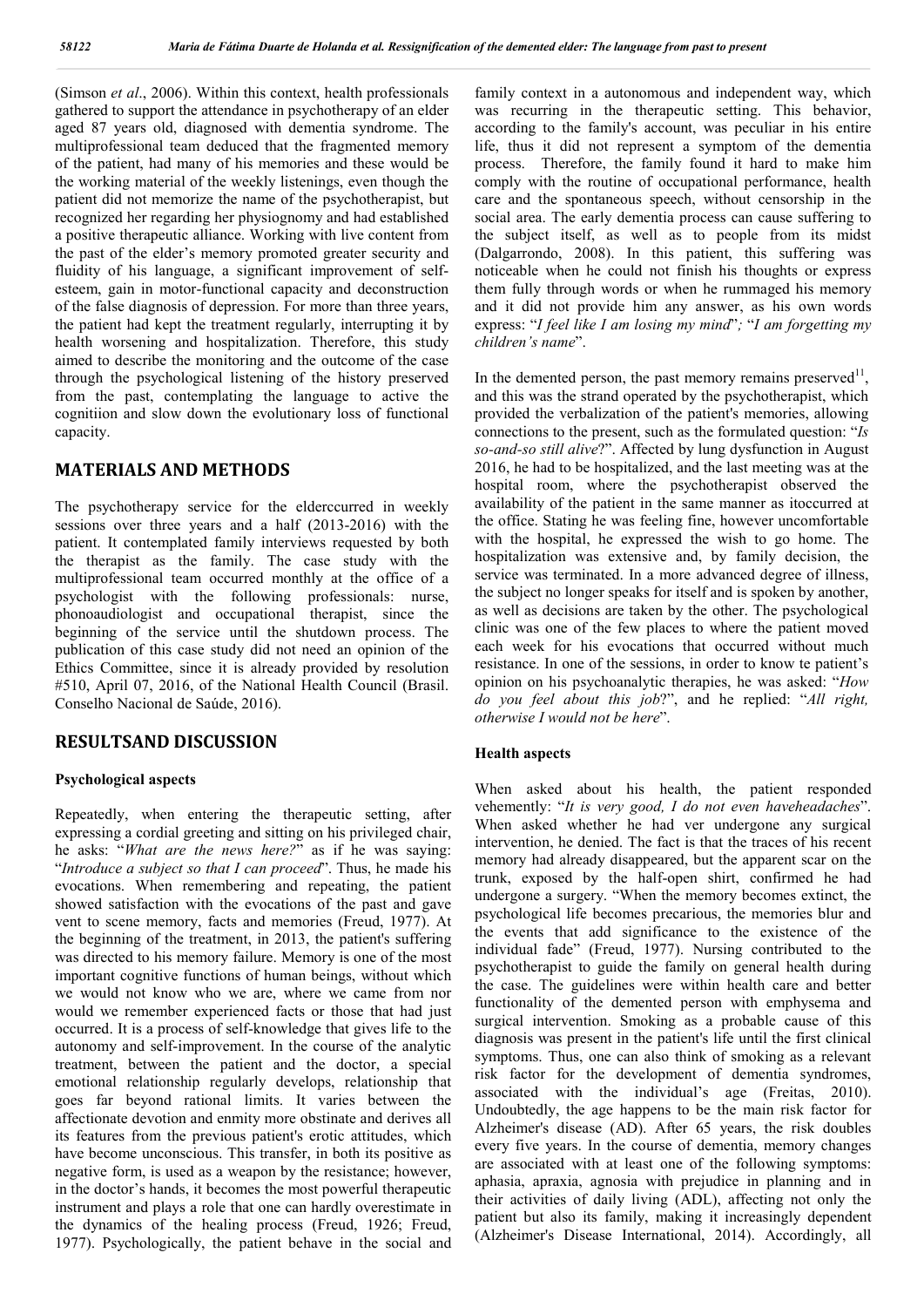these clinical manifestations are of multiple demands to the elder, requiring special care and, at this time, the nursing care becomes essential, especially when this has the concern of acting on stimulation of cognitive functions, reducing anxiety, promoting physical security, improving the communication and especially the independence of the individual in its ADL. In addition to assisting the elder, nursing is responsible for providing emotional support and guidance to families (Alzheimer's Disease International, 2014; Oliveira *et al*., 2017). Nursing's vision of providing holistic care for the subject was crucial to the participation in the discussions and study of this case. Looking at the patient as a whole and not as a fragmented being, focusing on its biopsychosocial needs, is a type of assistance that, once developed, benefits the subject in its quality of life.

#### **Language aspects**

Regarding the changes in the functioning of the patient's language, the proposal of phonoaudiologic support focused on guiding the psychologist on the best possible way to interpret what was said. Even if the "flaws" found in the patient's speech might have happened by the absence of the word, that would not hinder the psychotherapy process. In dementia cases, the language ends up being a vehicle for the presentation of the first signs that something is different in person. Gradually becoming more frequent, the anomies and the paraphasias change the speech course and sense. The ability of expression and understanding of language depends on the stage where the dementia disease is. At first, there might be anomie and, subsequently, introduce other disorders that compromise language, and may reach the muteness (Bruna *et al*., 2006; Romero, 2010). In anomie, the person feels difficult to say people or things names;the person may even be able to describe verbally, but acts like not knowing the name. Another symptom very present is the semantic paraphasia; in this case, the person replaces the name of objects in a semantic row, such as the person wants to say "man" and says "boy" (Romero, 2010; Ortiz, 2010). The interdisciplinary work of phonoaudiology and psychology aimed at the non-silencing of this individual. Possible directions were rescued, even in a "altered speech". At som point, in the psychotherapy session, the patient recognizes he is having difficulty making an appointment, when he says: "*I feel like I am losing my mind*"; "*I am forgetting my children's name*". This little speech clipping, anomie occurred and he can recognize himself amidst his difficulties, comparing himself to himself, because there was a time when he was able to name his children. At other times, the anomie reveals through the speech able to bring his memories to report past facts when saying: "*I remember...; when I was a kid...; during youth; I have already told you this, but...*". In times like these, he was able to be the author of his own speech and make his interlocutor understand him. In the initial stage of the process, the demented person is able to use oral language. Nevertheless, there is need to take more time to evoke the word he wishes to speak or even be the anomie (no appointment) and presence of circumlocutions, making no progress in the dialog (Bruna *et al*., 2006).

#### **Funcionality aspects**

The occupational therapist, integrated to the multiprofessional and interdisciplinary team in this case study, contributed with significant guidelines for the elder to perform his daily activities. In particular, in order to reach the family leadership,

resignifying and empowering its autonomy when taking ownership of its life story that was forgotten, the real occupational interests (reading, professional life memories, favorite leisure, orchestration of financial assets) that represented the greatest sense of life and were rescued/reminded in the therapeutic setting (Ikeda *et al*., 2014; World Federation of Occupational Therapists Disponívelem 2008). During the follow-ups, the preserved cognitive elements allowed the elder to explorehis memory, feelings, memories that were stimulated and taken into account during the interventions, providing satisfactory results for the professionals involved, for the family and primarily for the elder. These results might contribute to minimize the functional and social difficulties that he had been facing in his family background. Dementia causes cognitive limitations of the elders and occupational performance loss, hampering a good quality of life. Furthermore, there is a decrease of interest, irritability and impatience, difficulty learning new things due to forgetfulness, difficulty and loss of autonomy to make decisions, decreased orientation, difficulties to perform simple tasks and likely resistance to change. Thus, occupational therapy is also necessary in the follow-up of cases of cognitive limitation (Coppini, 1998; Dias, 2014).

#### **Conclusion**

After three years and a half of psychotherapy, with a weekly attendance and support of related professionals, the elder's life acquire a new meaning in the presented case. This service has slowed the decline of his memory and, consequently, of his body and interrelations. Until the last meeting, the patient, despite dementia, preserved the autonomy in activities of daily living; produced many of the words from his rich vocabulary; recognized family members, not presenting, thus, visual agnosia, without apraxia. He kept his athletic physique, moved around independently, with balance and flexibility and not showing features of aphasia. All work focused on the patient so that he used the most of his functional and memory capacity and thereby could give a new meaning to his life. This work certainly contributed to the discussion on aging and dementia, in order to minimize the suffering of the subject in question in an interdisciplinary monitoring.

## **REFERENCES**

- Alzheimer's Disease International. World Alzheimer report 2010. The global economic impact of dementia. Acesed on 04 jun 2014. http://www.alz.co.uk/research/files/worldal zheimerreport2010.pdf
- Brasil. Conselho Nacional de Saúde.Resolução n.510 de 07 de abril de 2016. Dispõe sobre as normas aplicáveis a pesquisas em ciências humanas e sociais cujos procedimentos metodológicos envolvam a utilização de dados diretamente obtidos com os participantes ou de informações identificáveis ou que possam acarretar rsicos maiores do que os existentes na vida cotidiana, na forma definida nesta resolução.
- Bruna O, Duaso N, Herrero MT. Alterações da linguagem e da comunicação na idade adulta. In: Rabassa OB, Plaja CJ, Serrat MM. Neuropsicologia da linguagem: funcionamento normal e patológico, Reabilitação. São Paulo, Editora Santos, 2006.
- Coppini RZ. O atendimento terapêutico ocupacional aos pacientes com demência. Revista Terapia ocupacional. Universidade de São Paulo, 9(1):20-25, jan/abr, 1998